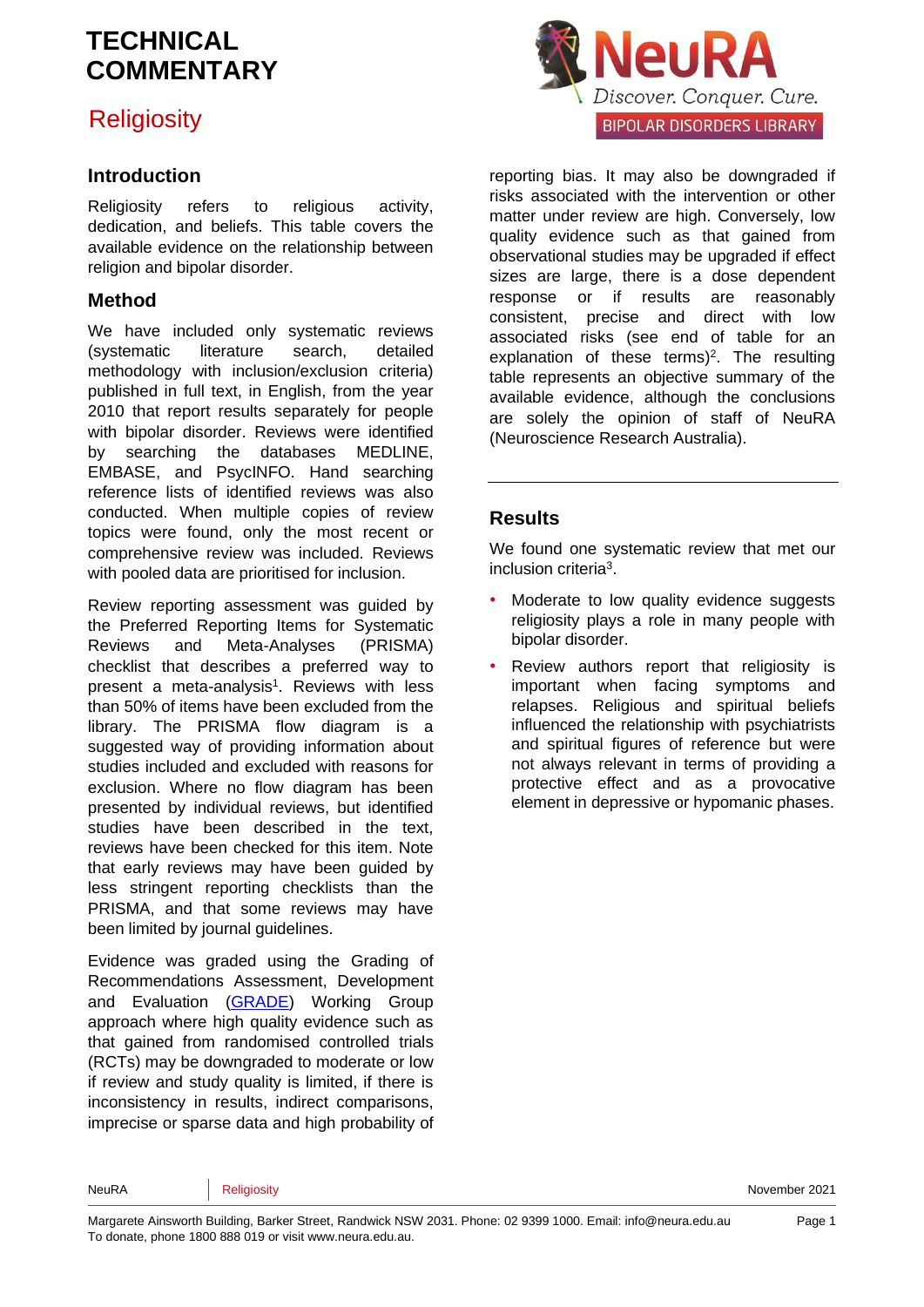# **Religiosity**



*De Fazio P, Gaetano R, Caroleo M, Cerminara G, Giannini F, Jaen Moreno MJ, Medina Leon A, Segura-Garcia C*

## **Religiousness and spirituality in patients with bipolar disorder**

#### **International Journal of Psychiatry in Clinical Practice 2016; 19: 233-7**

[View review abstract online](https://www.ncbi.nlm.nih.gov/pubmed/25547439)

| Comparison                 | Overview of religiosity in people with bipolar disorder.                                                                                                                                                                                                                                                                     |
|----------------------------|------------------------------------------------------------------------------------------------------------------------------------------------------------------------------------------------------------------------------------------------------------------------------------------------------------------------------|
| <b>Summary of evidence</b> | Moderate to low quality evidence (direct, overall large sample,<br>unable to assess consistency or precision) suggests religiosity<br>plays a role in many people with bipolar disorder.                                                                                                                                     |
|                            | Authors report that religiosity is important when facing<br>symptoms and relapses. Beliefs influenced the relationship with<br>psychiatrists and spiritual figures of reference but were not<br>always relevant in terms of providing a protective effect and as a<br>provocative element in depressive or hypomanic phases. |

#### **Religiosity**

1 study (N = 334) of war veterans with bipolar disorder found that patients in a mixed state have more active private religious lives.

1 study (N = 168) of people with bipolar disorder found intrinsic religiosity and positive religious coping were strongly associated with fewer depressive symptoms and improved quality of life.

1 study ( $N = 81$ ) of remitted outpatients with bipolar disorder found 66% of the sample claim to be religious and 83% of them identify with the Christian faith. 1/3 of the sample finds a control mechanism for affective symptomatology in religious/spiritual beliefs. The more involved in religion the patient was, the greater the need to understand the condition from religious reference figures.

1 study ( $N = 62$ ) of inpatients with affective disorders found an increased incidence of conversion and salvation experiences, either when well or ill, compared to a control group.

1 study (N = 35) of people with bipolar disorder found 1/3 of the sample reported difficulties in interpreting spiritual experiences in the hypomanic or manic phases, difficulties in expressing personal spiritual experiences in a clinical setting, and the positive or negative impact of the disorder in the context of the religious community.

| Consistency in results <sup>‡</sup>      | Unable to assess; no measure of consistency is reported. |
|------------------------------------------|----------------------------------------------------------|
| <b>Precision in results</b> <sup>§</sup> | Unable to assess; no measure of precision is reported.   |
| Directness of results                    | Direct                                                   |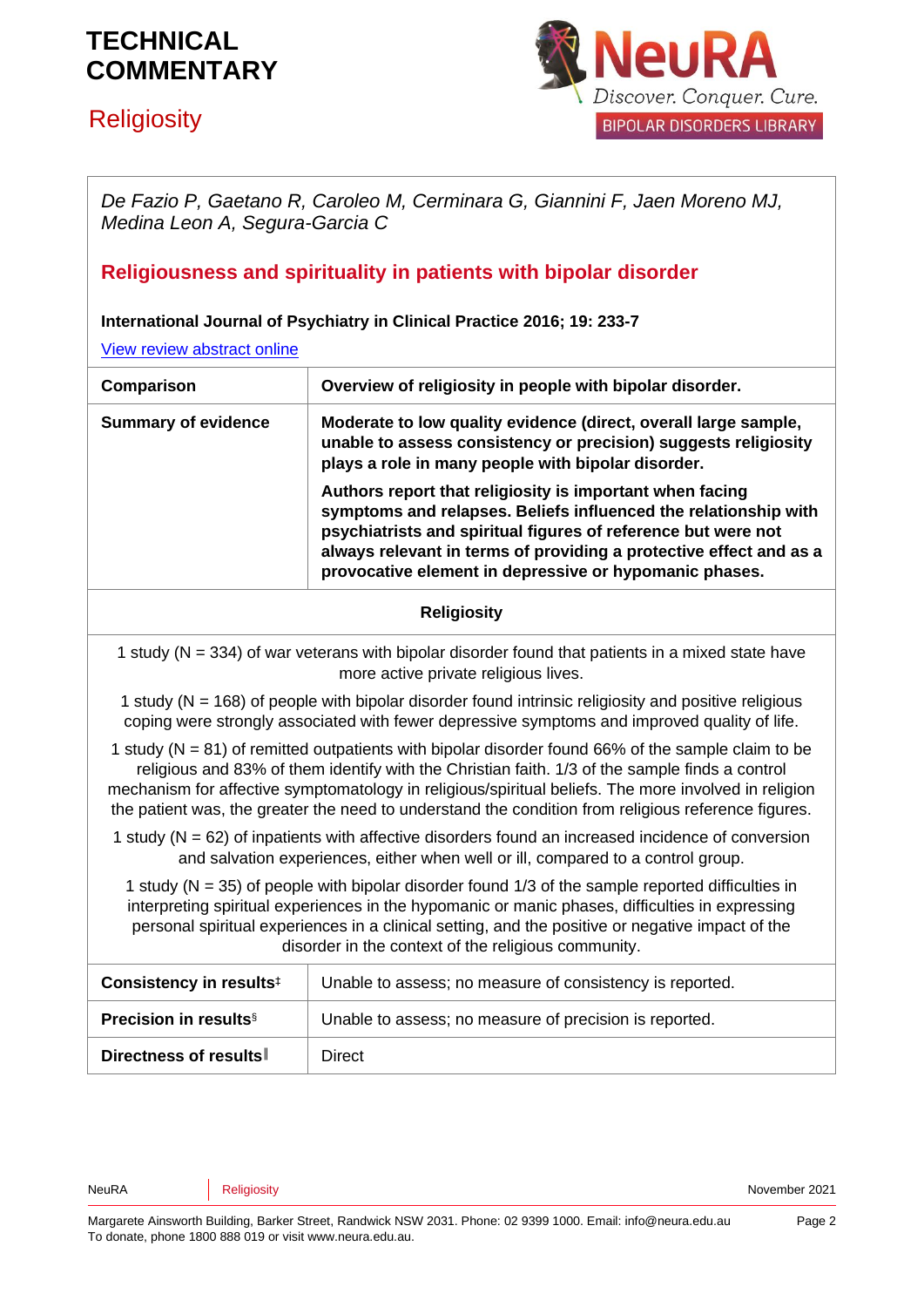## **Religiosity**



Bias has the potential to affect reviews of both RCT and observational studies. Forms of bias include; reporting bias – selective reporting of results; publication bias - trials that are not formally published tend to show less effect than published trials, further if there are statistically significant differences between groups in a trial, these trial results tend to get published before those of trials without significant differences; language bias – only including English language reports; funding bias - source of funding for the primary research with selective reporting of results within primary studies; outcome variable selection bias; database bias including reports from some databases and not others; citation bias - preferential citation of authors. Trials can also be subject to bias when evaluators are not blind to treatment condition and selection bias of participants if trial samples are sma[ll](#page-4-3)<sup>4</sup>.

† Different effect measures are reported by different reviews.

Prevalence refers to how many existing cases there are at a particular point in time. Incidence refers to how many new cases there are per population in a specified time period. Incidence is usually reported as the number of new cases per 100,000 people per year. Alternatively some studies present the number of new cases that have accumulated over several years against a person-years denominator. This denominator is the sum of individual units of time that the persons in the population are at risk of becoming a case. It takes into account the size of the underlying population sample and its age structure over the duration of observation.

Reliability and validity refers to how accurate the instrument is. Sensitivity is the proportion of actual positives that are correctly identified



 $(100\%$  sensitivity = correct identification of all actual positives) and specificity is the proportion of negatives that are correctly identified (100% specificity = not identifying anyone as positive if they are truly not).

Weighted mean difference scores refer to mean differences between treatment and comparison groups after treatment (or occasionally pre to post treatment) and in a randomised trial there is an assumption that both groups are comparable on this measure prior to treatment. Standardised mean differences are divided by the pooled standard deviation (or the standard deviation of one group when groups are homogenous) which allows results from different scales to be combined and compared. Each study's mean difference is then given a weighting depending on the size of the sample and the variability in the data. 0.2 represents a small effect, 0.5 a medium effect, and 0.8 and over represents a large effect<sup>[4](#page-4-3)</sup>.

Odds ratio (OR) or relative risk (RR) refers to the probability of a reduction  $( $1$ )$  or an increase (> 1) in a particular outcome in a treatment group, or a group exposed to a risk factor, relative to the comparison group. For example, a RR of 0.75 translates to a reduction in risk of an outcome of 25% relative to those not receiving the treatment or not exposed to the risk factor. Conversely, a RR of 1.25 translates to an increased risk of 25% relative to those not receiving treatment or not having been exposed to a risk factor. A RR or OR of 1.00 means there is no difference between groups. A medium effect is considered if  $RR > 2$  or  $< 0.5$  and a large effect if  $RR > 5$  or  $< 0.2<sup>5</sup>$  $< 0.2<sup>5</sup>$  $< 0.2<sup>5</sup>$ . InOR stands for logarithmic OR where a lnOR of 0 shows no difference between groups. Hazard ratios measure the effect of an explanatory variable on the hazard or risk of an event.

Correlation coefficients (eg, r) indicate the strength of association or relationship between variables. They are an indirect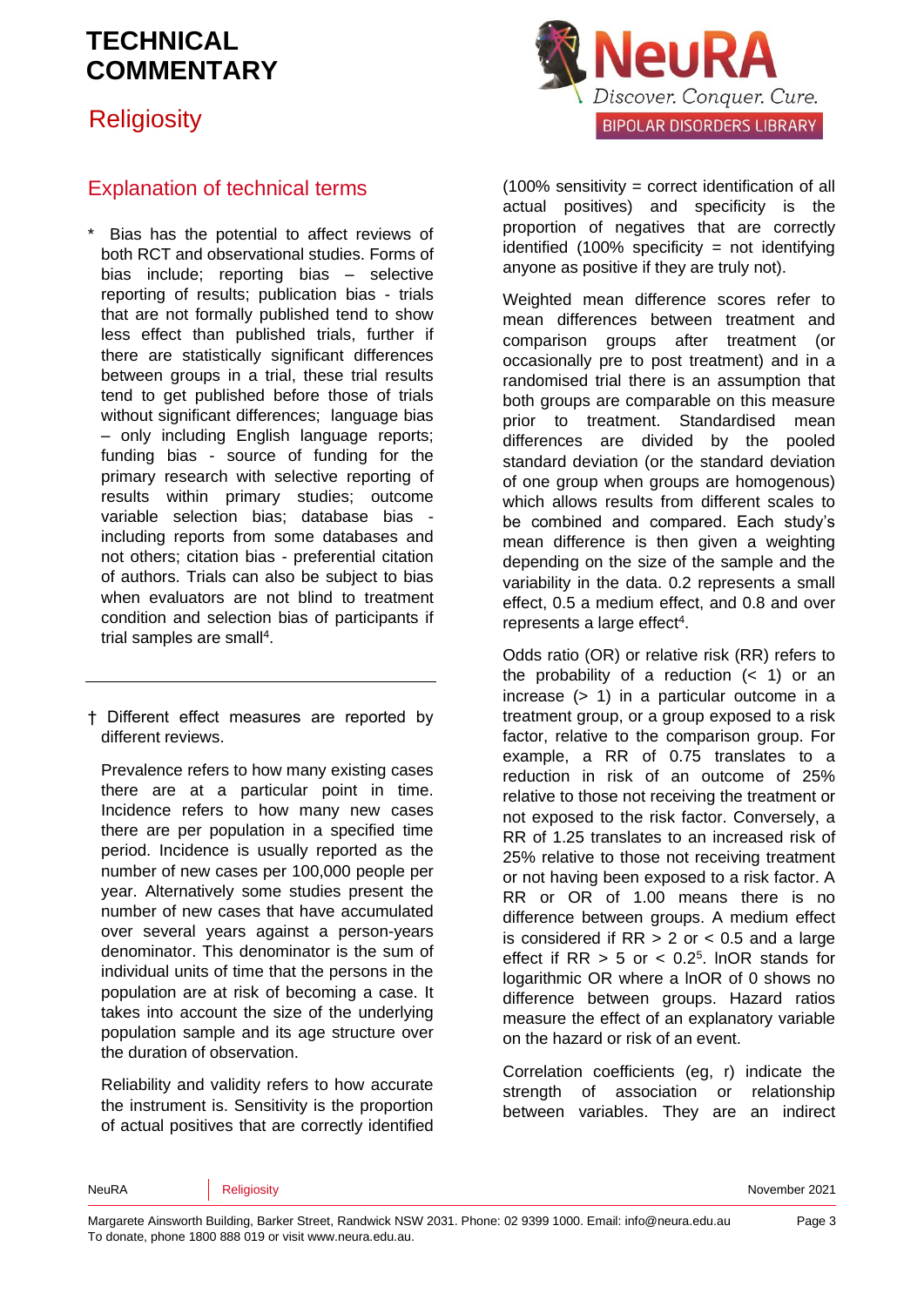## **Religiosity**

indication of prediction, but do not confirm causality due to possible and often unforseen confounding variables. An r of 0.10 represents a weak association, 0.25 a medium association and 0.40 and over represents a strong association. Unstandardised (*b*) regression coefficients indicate the average change in the dependent variable associated with a 1 unit change in the independent variable, statistically controlling for the other independent variables. Standardised regression coefficients represent the change being in units of standard deviations to allow comparison across different scales.

‡ Inconsistency refers to differing estimates of effect across studies (i.e. heterogeneity or variability in results) that is not explained by subgroup analyses and therefore reduces confidence in the effect estimate. <sup>[2]</sup> is the percentage of the variability in effect estimates that is due to heterogeneity rather than sampling error (chance) - 0% to 40%: heterogeneity might not be important, 30% to 60%: may represent moderate heterogeneity, 50% to 90%: may represent considerable heterogeneity and over this is considerable heterogeneity. I² can be calculated from Q (chi-square) for the test of heterogeneity with the following formul[a](#page-4-3)<sup>4</sup>;

$$
l^2=\left(\frac{Q-df}{Q}\right)\times 100\%
$$

§ Imprecision refers to wide confidence intervals indicating a lack of confidence in the effect estimate. Based on GRADE recommendations, a result for continuous data (standardised mean differences, not weighted mean differences) is considered



imprecise if the upper or lower confidence limit crosses an effect size of 0.5 in either direction, and for binary and correlation data, an effect size of 0.25. GRADE also recommends downgrading the evidence when sample size is smaller than 300 (for binary data) and 400 (for continuous data), although for some topics, these criteria should be relaxe[d](#page-4-5)<sup>6</sup>.

║ Indirectness of comparison occurs when a comparison of intervention A versus B is not available but A was compared with C and B was compared with C that allows indirect comparisons of the magnitude of effect of A versus B. Indirectness of population, comparator and/or outcome can also occur when the available evidence regarding a particular population, intervention, comparator, or outcome is not available and is therefore inferred from available evidence. These inferred treatment effect sizes are of lower quality than those gained from head-tohead comparisons of A and B.